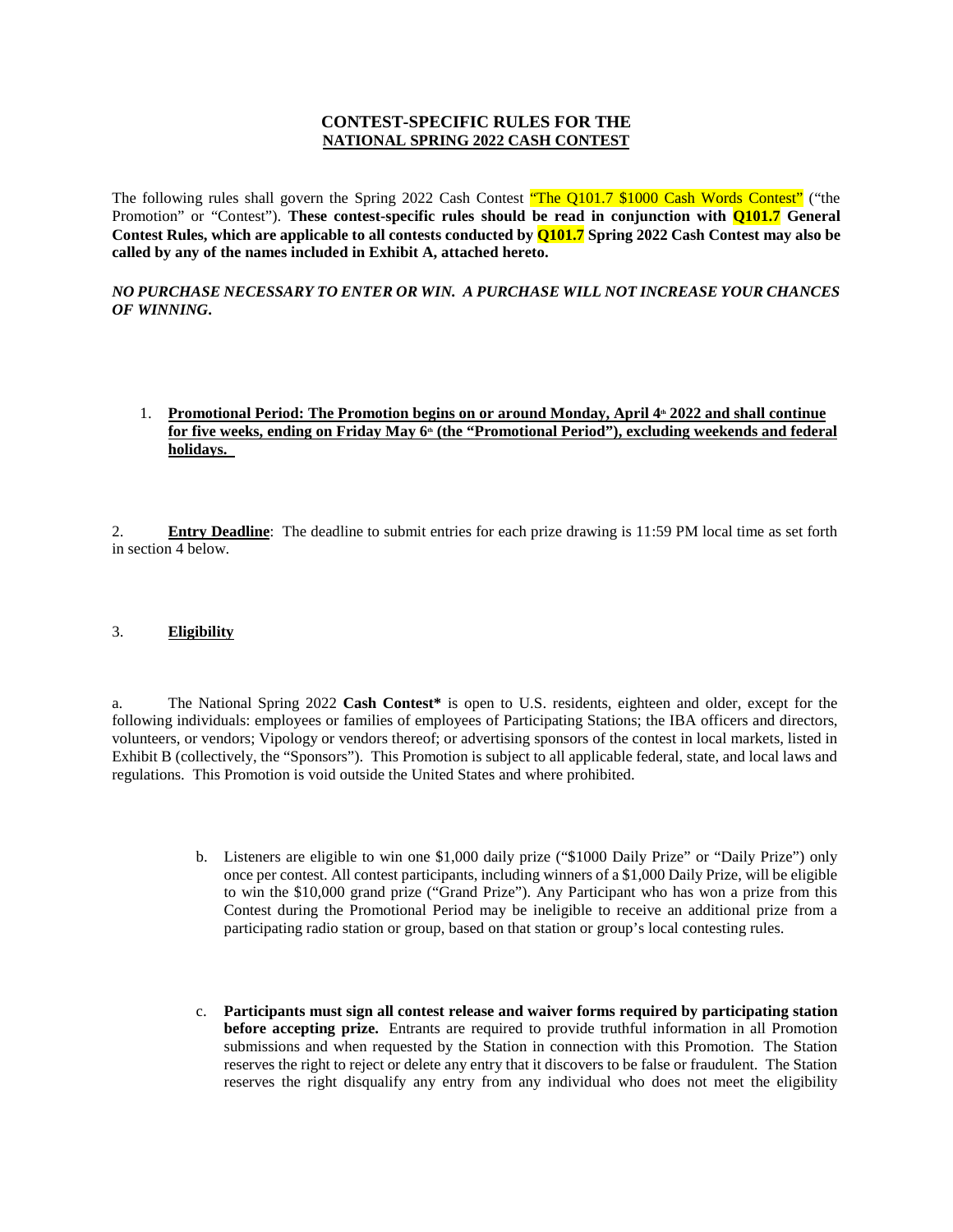requirements or whom it discovers has provided false or fraudulent information. The Station will delete any and all entries as may be required by law.

#### **4. Entry Method**:

**Participants who wish to participate in the Contest must do so using the Station's website via the National Cash Contest widget. The National Cash Contest widget is located on the Station's main webpage, located at [www.classichitswnyq.com.](http://www.classichitswnyq.com) In order to participate, a Participant must submit the required personal information and the Station's on air "keyword" by 11:59 PM local time, the same day that the keywords are provided. Four different keywords will be announced on air on the Station at random points through the day. Participants may utilize each keyword to submit four entries into the contest each day. Each Participant may only submit four entries per day, and each of the four entries must utilize a different keyword. The Station reserves the right to delete, reject, remove, or otherwise not consider any submissions which contain a duplicate keyword.** 

**When providing the keyword on air, the Station will spell the keyword. Participants must submit the**  keyword as it was spelled on air, and only the keyword, in order to provide a qualifying submission. If **a Participant's submission does not match the spelling provided by the Station on air, the Station reserves the right to delete, reject, remove, or otherwise not consider such submissions when selecting a winner.** 

**Participants are required to submit all requested information, which may include their first and last name, telephone number, email address, address, city, state, zip code, and certify they meet the age requirements, in order to participate. The Station reserves the right to delete, reject, remove, or otherwise not consider any submission which does not contain all requested information. Multiple Participants are not permitted to utilize the same email address. Failing to provide separate email addresses for each Participant may result in a Participant's submission being disqualified. In order to avoid disqualification, only the authorized account holder of the submitted email address should use that email address to participate. The authorized account holder is the natural person who is assigned to the email address by an internet access provider, online service provider or other organization that is responsible for assigning the email address or the domain associated with the submitted email address. Participants may not utilize more than one email address to increase the number of submissions for that Participant. Use of any device or method to automate entry is prohibited.** 

**Only those submissions that are received by 11:59 PM local time containing the keywords aired that day will be considered in selecting a winner. The Promotion administrator's computer is the official time-keeping device for the Promotion. Only those submissions which the Promotion administrator deem timely will be considered in selecting a winner. Proof of submission or other indication of submission will not be accepted to prove the timeliness of a submission.** 

### **THE STATION RESERVES THE RIGHT TO DISQUALIFY ANY PARTICIPANT WHO VIOLATES THIS PROVISION OR ANY OF THESE RULES FROM SELECTION AS THAT DAY'S WINNER AND FROM THE CONTEST OVERALL.**

**This Promotion is in no way sponsored, endorsed or administered by any third party, including social media platforms or search engines. By submission of an entry, the Participant releases all Sponsors from any responsibility or liability for the Promotion's administration, prizes or promotion. A Participant's entry information is being provided to the Station only.**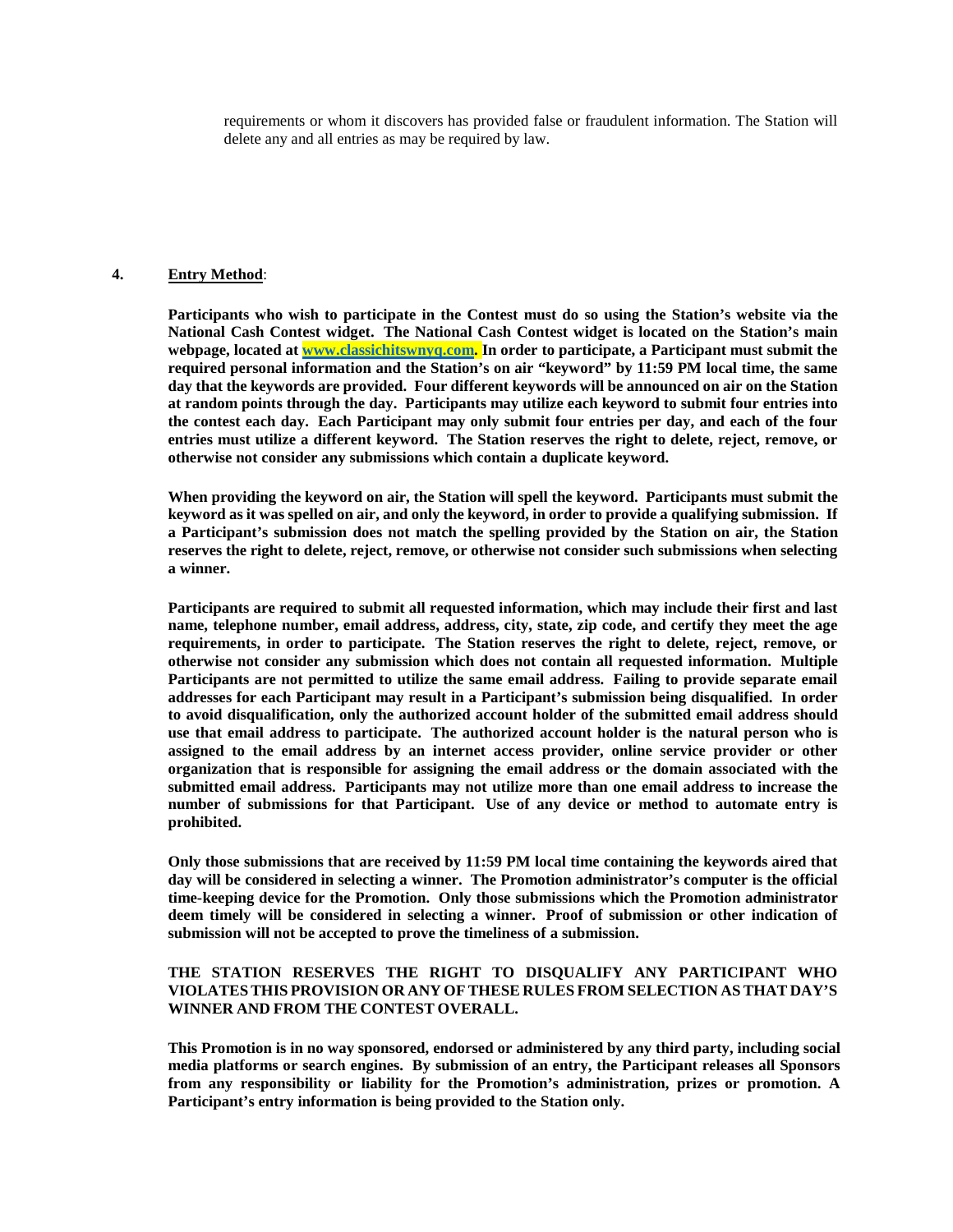**Sponsors are not responsible for any technical issues which may result in an invalid submission, including disrupted , delayed, lost, or unavailable internet connections; cell phone service and/or carrier issues; computer failures, errors, or data loss of any kind; failed, incomplete, garbled or deleted computer or network transmissions; inability to access any website or online service; any other error or malfunction, late, lost, illegible or misdirected entries; or for printing errors in any advertisement, entry form or the rules.** 

**By use of the Station's website and by entering the Contest, the Participant agrees to the Station's Website Terms of Use Agreement and to the use of the Participant's personal information as described in the Station's Privacy Policy, located on the Station's website. Through participation in this Contest, Participants agree to receive marketing materials from the Station and Station's contest sponsors. If Participants have questions about the collection or use of their personal information, Participants should contact the Station using the below information.** 

**Entry materials that have been tampered with or altered are void.** If the Contest Administrators determine, in their sole discretion, that there is any suspected or actual electronic tampering with the Contest or if technical difficulties compromise the integrity of the Contest, the Sponsors reserve the right to void the entries at issue and/or terminate the Contest and conduct a random drawing to award the prize among all eligible entries received as of the termination date. If the Contest is terminated due to tampering or technical difficulties prior to its expiration date, notice will be posted at [www.iba.media](http://www.iba.media) and on the Station's website. If, for any reason, the Contest is not capable of running as planned, including tampering, unauthorized intervention, fraud, technical failures, or any other causes beyond the control of Sponsors which corrupt or affect the administration, security, fairness, integrity or proper conduct of the Contest, Sponsors reserve the right at their sole discretion to cancel, terminate, modify or suspend the Contest. Sponsors reserve the right to disqualify any Participant that tampers with the operation of the Contest or violates the Official Rules of the Contest.

# **5. Prizes and Odds of Winning.**

a. (**2) TWO DAILY PRIZES of \$1,000 (USD) will be awarded each weekday for 5 weeks beginning on April 5th, 2022 (The first drawing occurs one day after contesting starts on April 4th , 2022). A total of (50) Fifty prizes of \$1,000 dollars each will be awarded throughout the duration of the contest. Additionally, one \$10,000 grand prize will be awarded after the final daily winner drawing occurs on Monday, May 9th , 2022.** 

- b. **A Participant's odds of winning either a Daily Prize or the Grand Prize depend upon the number of Participants and the number of valid entries submitted by each Participant.** This is a nationwide contest, and winners will be selected from a pool of submissions from throughout the United States. Even if the Station has rebranded or renamed this Contest, as described in Exhibit A, Participants are still subject to a national pool of Participants.
- c. Participants are only eligible to win one \$1000 Daily Prize per contest. Any Participant who has already received a Daily Prize in the ongoing Contest period will be ineligible to receive an additional \$1000 Daily Prize, however they will be eligible to win the Grand Prize.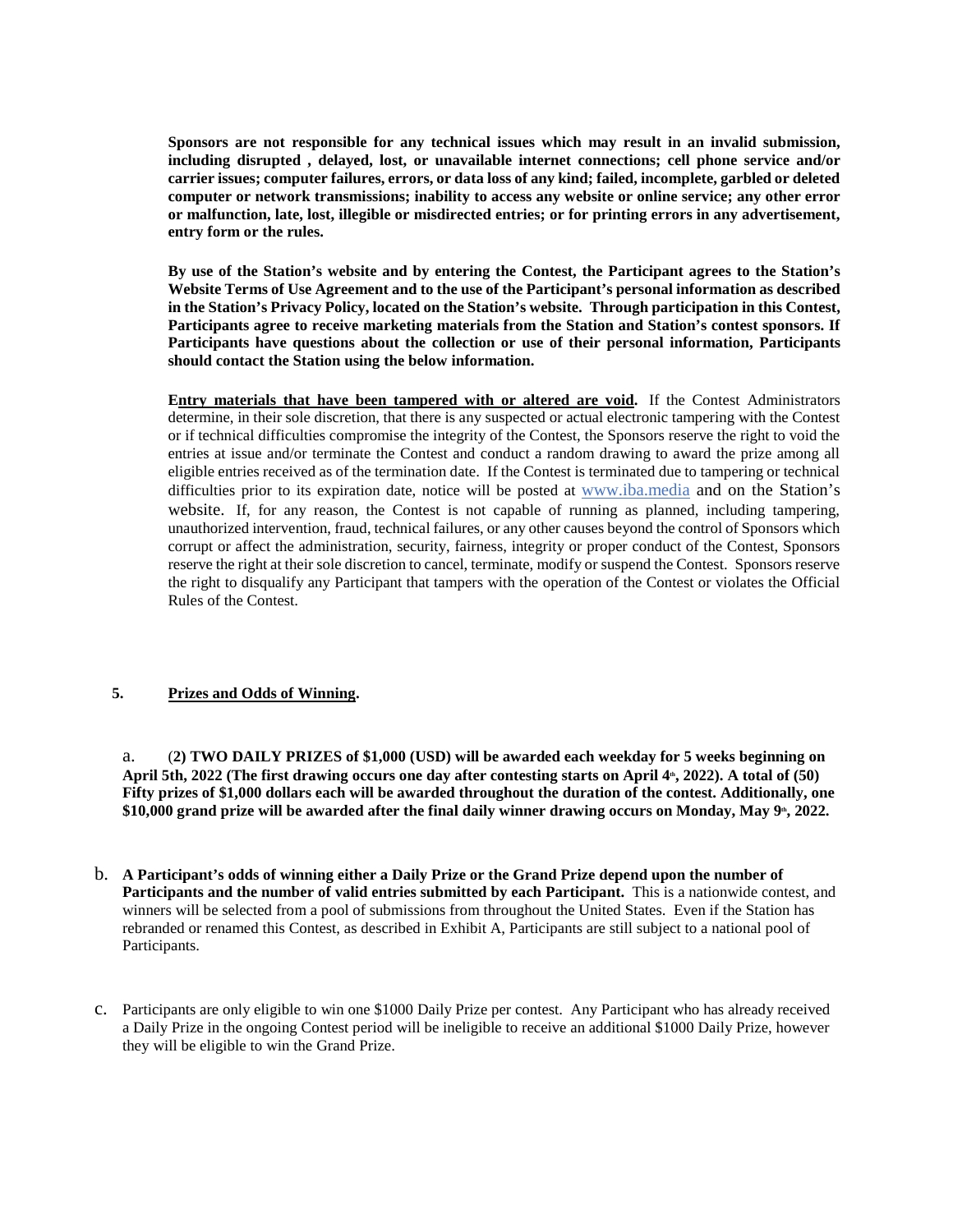### **6. Winner Selection and Notification.**

Selection of \$1000 Daily Prize Winners: Two winners will be randomly selected each weekday, beginning Tuesday, April 5<sup>th</sup>, 2022, excluding U.S. National Holidays, during the Promotional Period. In order to win, a Participant will be selected from the valid submissions received the prior business day using a random number generator.

Selection of Grand Prize Winner: One Grand Prize winner will be selected on Monday, May 9, 2022. The winner will be randomly selected from the valid submissions received throughout the entire contest period using a random number generator.

Notification: For both Daily Prize Winners and the Grand Prize Winner, the Contest Administrator will attempt to contact the selected Participant by phone, utilizing the phone number provided at the time of submission. The call to the selected participant will likely occur (but is not required to occur) between 12PM and 2PM Eastern Time. The call may show as coming from an Indiana number (area code 260) or as an "UNKNOWN" caller; there is no guarantee what the call will show on the Participant's phone and the Sponsors are not responsible for any error or confusion that may result from how the call is displayed on the Participant's phone. The Contest Administrator will attempt to contact the selected Participant by phone three times within a 15-minute period, although those calls could happen within a smaller window of time. No messages, voice mail, or other type of messages will be left on the selected Participant's phone. If the Contest Administrator is unable to contact the selected Participant after calling them three times, then an alternate Participant will be randomly selected, and the same contact method will be utilized to reach the alternate Participant. If the first selected participant cannot be contacted, a maximum of four alternate participants will be selected each day. If after attempting to contact the five randomly selected participants in this manner, the Contest Administrator has been unable to contact any of the randomly selected participants, an additional five individuals will be selected from the valid submission pool. If contact is made with the randomly chosen Participant after three phone calls, that Participant will be awarded the prize. Participants need not be listening or present to win. The call with the selected winner will be recorded for future playback on any and all participating Stations.

All winner information, such as name and location, will be collected at the time that the winner is contacted. This information will be sent to the local Station. The IBA will provide the local station with a check for the prize amount, made out to the local Station from the Cash Contest Account held by the IBA. The local Station will then draft a check to the winner, utilizing the information provided to the Contest Administrator at the time of winning. Winners will be notified by the local station to pick up their checks. The Sponsors and Station will notify winners of when to pick up their checks as soon as practicably possible. Any prizes, certificates, or checks not claimed within 60 days of notice will be forfeited by the winner. Winner checks must be claimed by the selected winner, in person, at the Station's designated location, with proper identification. The Station reserves the right to refuse to deliver any check, prize, or certificate to any individual who's proper identification does not match the information provided by the selected winner at the time they are contacted, or in accordance with all federal, state, and local laws. Decisions of Station management with respect to the Contest are final.

The Sponsors are not responsible for any technical issues, natural disasters, or other intervening factor which may prevent the Contest Administrator from being able to reach the selected Participant. The Sponsors are also not responsible for any technical issues, natural disasters, or other intervening factors which may result in the selected winner's contact information from being correctly recorded or provided to the Station. It is the responsibility of the selected winner to ensure that the information provided at the time of contact is correct. Any failure to provide correct information may result in the prize being forfeited or the winner being unable to collect. The Station, Sponsors, and Contest Administrator reserve the right to withhold any prizes which they suspect may be fraudulently obtained.

# **7. General**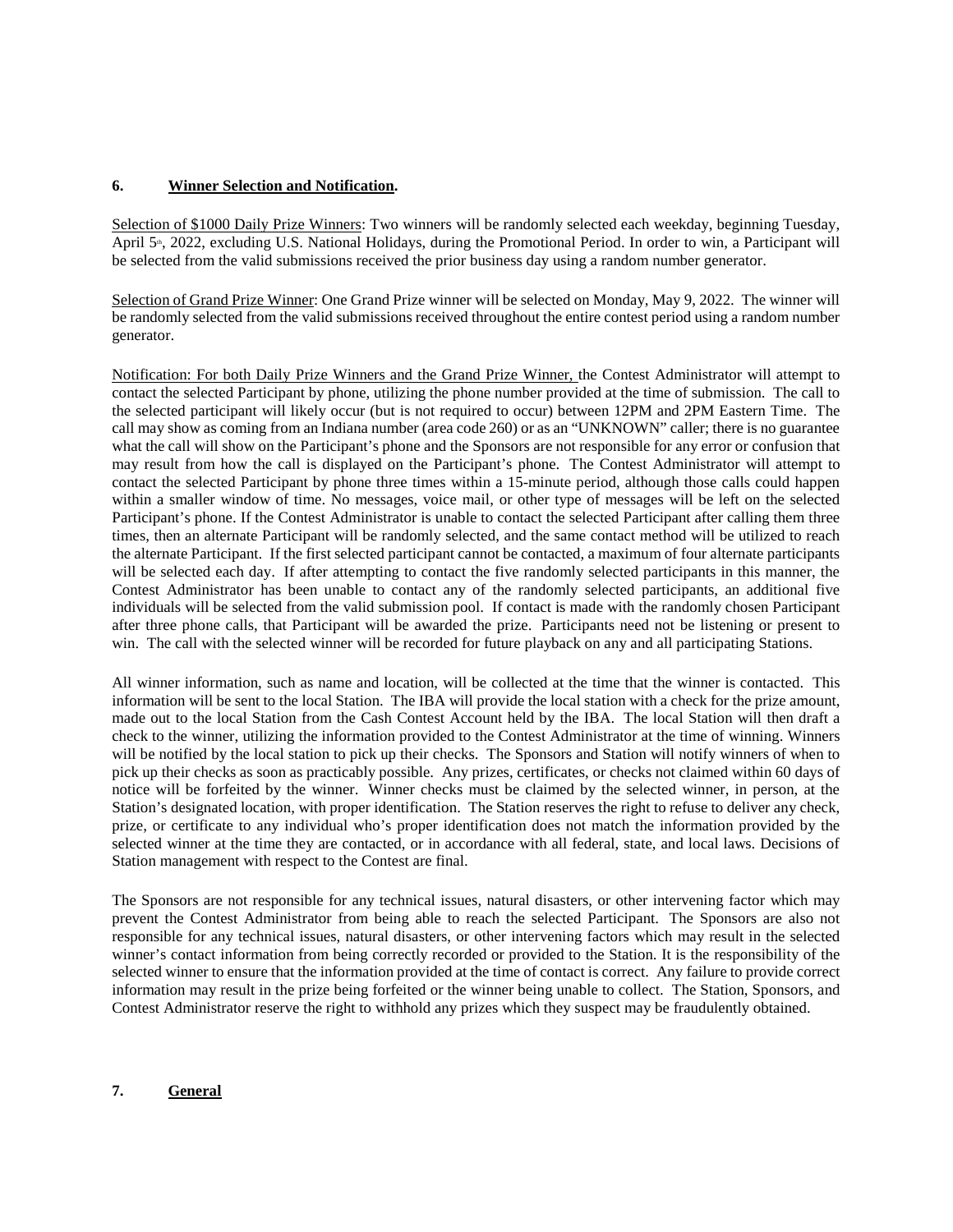a. Payments of all federal, state, and local taxes are solely the responsibility of the winner(s). Winner(s) will be required to complete and submit an IRS Form W-9 or the equivalent including a winner's full Social Security Number for receipt of any prize valued at \$600 or more. Failure to submit a complete W-9 or equivalent will result in disqualification and forfeiture of the prize.

- b. Participating in the Promotion and acceptance of a prize constitutes a winner's and guest's (where applicable) permission for the station or its agents to photograph, film and record each winner, and to use his/her name, address (city and state), likeness, photograph, voice, biographical information and/or any statements made by him/her regarding the Promotion or its Sponsors for purposes of trade, publicity or promotion without additional financial or other compensation, and, station may, where legal, require a winner to sign a publicity release confirming such consent prior to acceptance of the prize. In the case of a conflict between this paragraph 3b and any other provision of these contest rules, this provision 3b shall govern. By accepting the prize, each winner grants to Sponsors the right to use the winner's name, voice, picture and/or likeness for purposes of advertising and publicity in any and all media now known or hereafter invented, without further permission or additional compensation (except were prohibited by law). All expenses on receipt and use of prize are the sole responsibility of winner. Winner by acceptance of their prizes, agree to release Station, IBA, and their advertising, promotion and production agencies and their respective parents and subsidiaries, shareholders, directors, employees, agents and representatives from any and all liability, claims or actions of any kind whatsoever for injuries, damages or losses to persons and property which may be sustained directly or indirectly in connection with the receipt, ownership or use of the prize or while preparing for, participating in, and/or traveling to any Contest or prize-related activity or to station to collect the prize.
- c. No prize transfers. Offer subject to federal, state and local regulations and laws and is void where restricted or prohibited. By entering, participants agree to these rules and the decisions of the Sponsors.
- d. To the fullest extent permitted by law, by participating in the Promotion, you:
	- 1. agree to grant station a non-exclusive, perpetual, worldwide license to edit, telecast, exhibit, rerun, reproduce, use, syndicate, license, print, distribute and otherwise exploit any items (including any photos, videos, audio, or written material) submitted as part of your contest entry (the "Materials"), or any portion thereof, in any manner and in any and all formats and media now known or hereafter devised, without payment to you or any third party;
	- 2. acknowledge that station reserves the right, in its sole discretion, not to use the Materials at all; and
	- 3. represent and warrant that: you are at least as old as the age of majority in your state; you have the full legal right, power and authority to grant to station the license provided for herein; you own or control the complete exhibition and other rights to the Materials you submitted for the purposes contemplated in this license; you are either the parent (or legal guardian) of any minor featured in the Materials or have received the express consent of the parent (or legal guardian) for any such minor to appear in the Materials and to enter the minor's likeness in the Materials in the contest; and neither the Materials nor the exercise of the rights granted herein shall infringe upon or violate the right of privacy or right of publicity of, or constitute a libel or slander against, or violate any common law or any other right of, any person or entity.
- e. Prior to awarding any prize station in its sole discretion may require verification of Promotion winner's or winners' identification by a showing of valid government-issued photo identification.
- f. To the fullest extent permitted by law, by participating and/or accepting a prize, entrants, winner(s) and guests (if applicable) agree to release and hold harmless the station conducting the Promotion, its sponsor(s) and promotional partner(s), its advertising and promotion agencies, any social media platform utilized in the conduct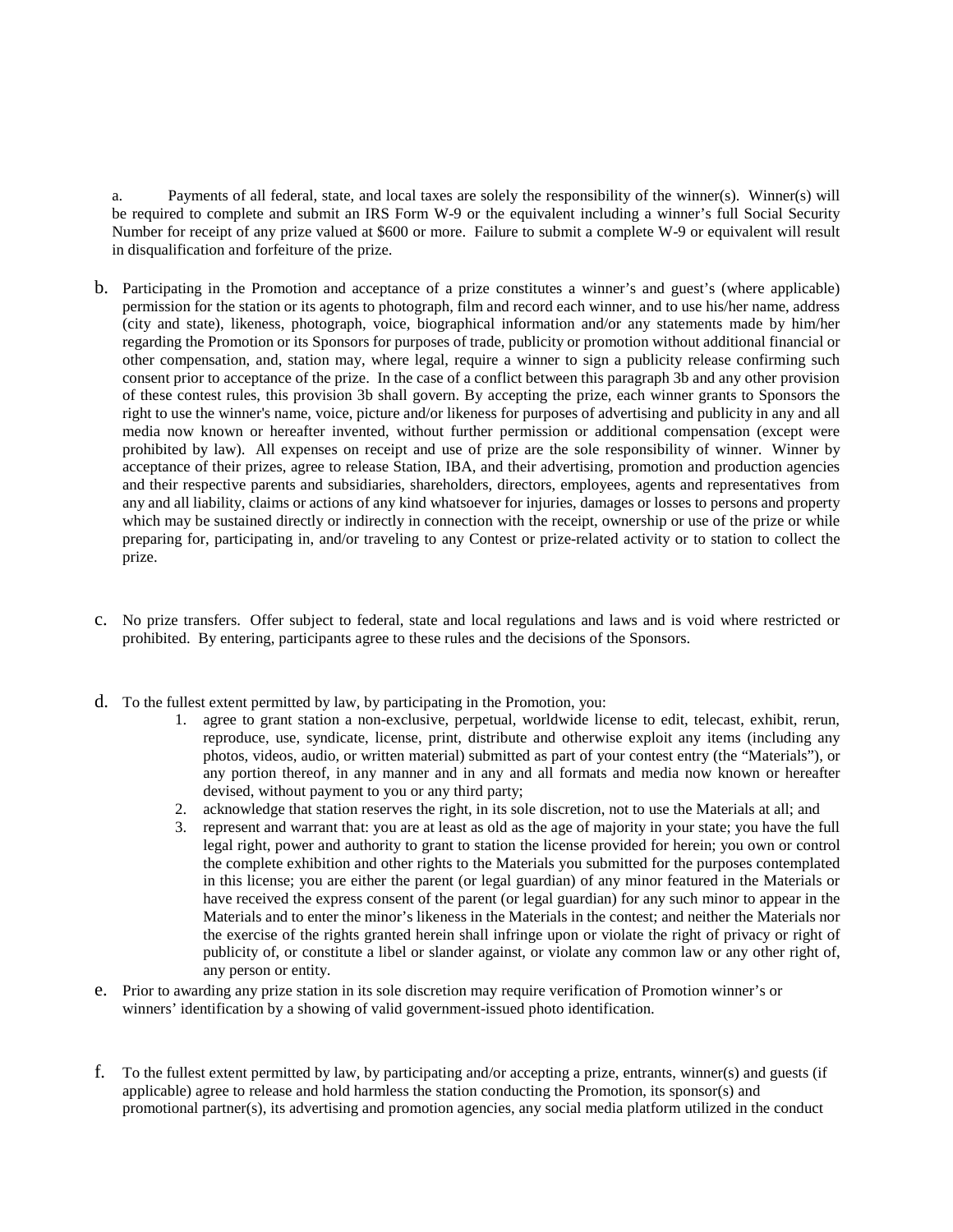of the Promotion (including but not limited to Facebook, Inc.) and each of their respective parent, subsidiary and affiliated entities, and the officers, shareholders, directors, employees, agents, representatives, successors, and assigns of each of them (collectively, the "Released Parties") against any and all claims or liability arising directly or indirectly from the prize or participation in the Promotion. Station may also require eligible Promotion winner to sign a liability release confirming such consent.

- g. The station conducting the Promotion, in its sole discretion, reserves the right to disqualify any person (and all of their entries) from this Promotion if he or she tampers with the entry process, the operation of the Promotion, or the operation of the station's website, Facebook Page, and/or any other social networking site used in the Promotion, or is otherwise in violation of the rules. The station conducting the Promotion further reserves the right, at its sole discretion, to modify, cancel, terminate or suspend the Promotion, or any part of it, if it is not capable of completion as planned or if any fraud, technical failures or any factor beyond the station's control, including infection by computer virus, bugs, tampering, unauthorized intervention or technical failures of any sort, corrupt or affect the administration, security, fairness, integrity or proper conduct of the Promotion as determined by the station in is sole discretion. Any attempt by an entrant or any person to deliberately damage any station website, Facebook Page, and/or any other social networking site used in the Promotion or to undermine the legitimate operation of this Promotion may be a violation of criminal and civil laws. Should such an attempt be made, the station reserves the right to seek full prosecution and/or damages from any such individual to the fullest extent permitted by law. The station's failure to enforce any term of these Official Rules shall not constitute a waiver of this provision. If due to circumstances beyond the control of the station conducting the Promotion, any competition or prize-related event or travel is delayed, rescheduled, postponed or cancelled, the station reserves the right, but not the obligation, to modify, terminate, suspend or cancel the Promotion and shall not be required to award a substitute prize.
- h. The Released Parties are not responsible for (i) typographical or other errors in the printing, the offering or the administration of the Promotion, or in the announcement of a prize; (ii) entries not received due to difficulty accessing the internet, service outage or delays, computer difficulties, malfunctions, disconnections, other technological failures, telephone service outages, delays, dropped calls, or busy signals, or any other difficulties that may prevent an individual from sending or receiving a text message; or (iii) lost, stolen, mangled, misdirected, postage due, illegible, incomplete, incorrect, or late entries. Further, the Released Parties are not responsible if any part of a Promotion prize cannot be awarded due to acts of god, acts of war, natural disasters, weather, acts of terrorism or other factors beyond Station's control.
- i. By participating in and running this contest, participating Station agrees to release other participating Stations, IBA, and their advertising, promotion and production agencies and their respective parents and subsidiaries, shareholders, directors, employees, agents and representatives from any and all liability, claims or actions of any kind whatsoever for injuries, damages or losses to persons and property which may be sustained directly or indirectly in connection with the Contest or while preparing for, participating in, and/or traveling to/for any Contest related activity.

#### **8. Official Rules and Winner List**

To obtain a physical copy of the General Contest Rules, these contest-specific rules, or a list of winner(s) following completion of the Promotion (please specify which), send a self-addressed envelope specifying "General Contest Rules," National Winter Cash Contest," or "National Winter Cash Contest Winner List" by June 6, 2022 to: Tom Jacobsen c/o Q101.7, 89 Everts Avenue, Queensbury, NY 12804.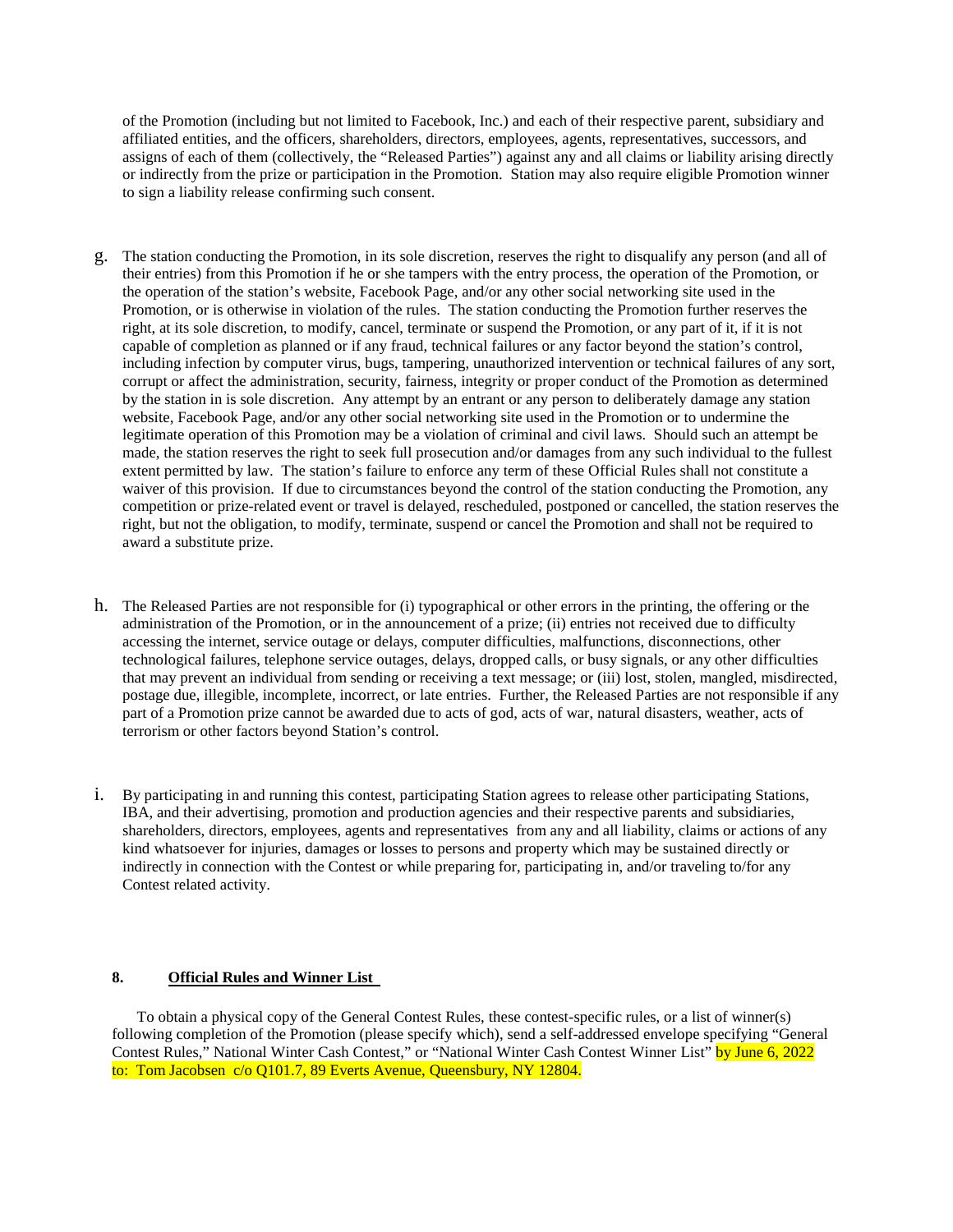# **Affiliated Station(s) Exhibit A**

- **Call Letters Contest Name**
- **KABG Big Money Payday**
- **KALK SPRING INTO CASH**
- **KALL \$60,000 Giveaway**
- **KANY To Be Determined**
- **KATY Spring Into Cash**
- **KBEQ Q104 Cash Cow**
- **KBUS BUS-PUT A GRAND IN YOUR HAND**
- **KBZZ 1k if Classic Bacon**
- **KCKC Pay Your Bills**
- **KEBT DINERO EN CALIENTE / FAST CASH**
- **KEGA \$60,000 Giveaway**
- **KERN DIAMOND ANNIVERSARY DOLLARS**
- **KFJB Win KFJB's Cash**
- **KFKF KFKF Cash Hog**
- **KFWR Workday Payday**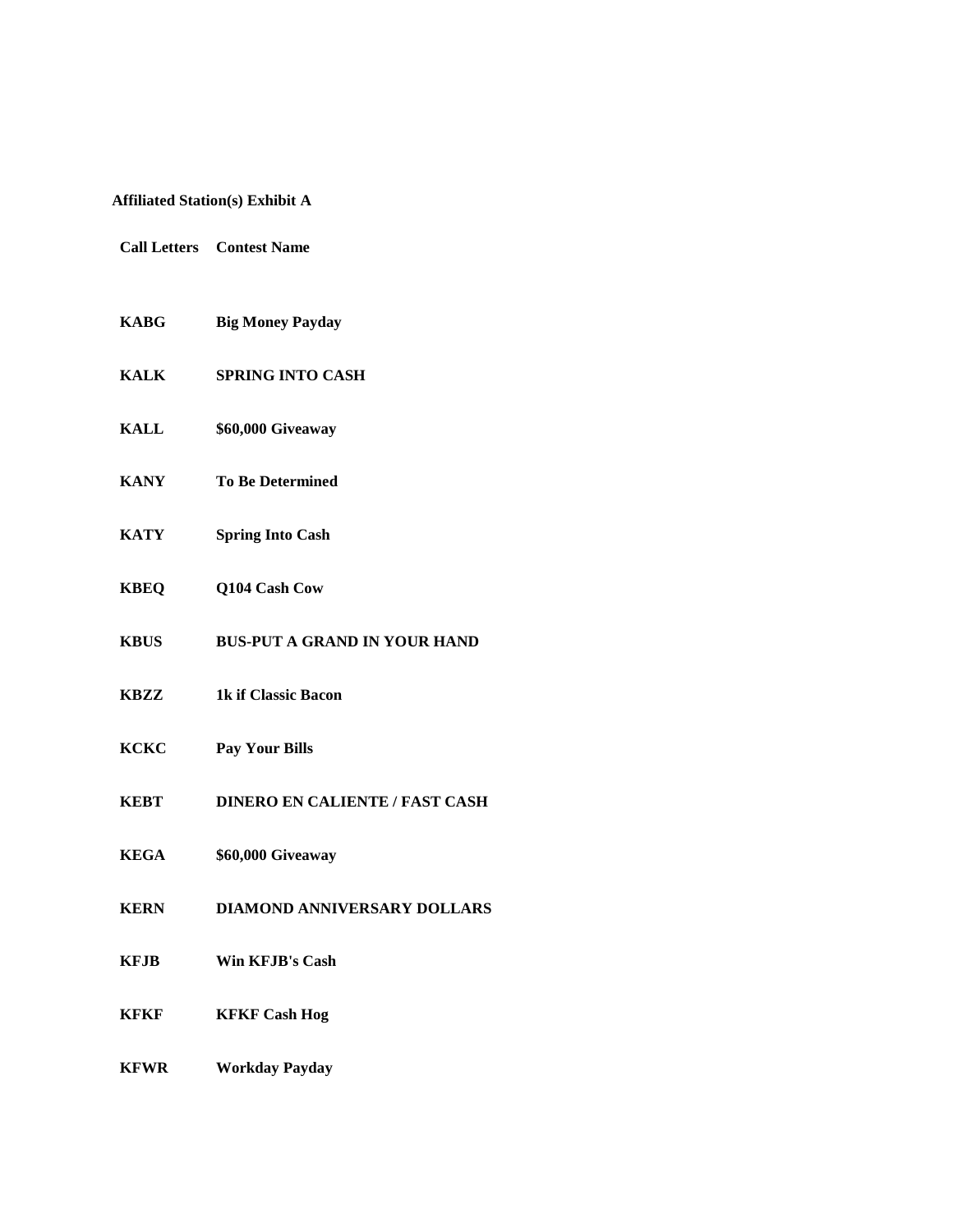# **KGFM BIG BIRTHDAY BUCKS**

- **KGRT THE KGRT 2K A DAY GIVEAWAY**
- **KHBR \$1000 A Day Giveaway**
- **KHQT Hot 103's Hot Cash Giveaway**
- **KHTI Spring Into Cash**
- **KIMP GET YOU SOME CASH**
- **KIOT Classic Rock Cash Grab**
- **KISV THOUSAND DOLLA HOLLA**
- **KJAN Ca\$hin' in with KJAN!**
- **KJFA \$1000 Spring Break Cash**
- **KJLO The K-104 1K-A-Day Giveaway**
- **KKMA WIN BIG DADDY'S MONEY**
- **KKRG Mix 105-1's Keywords for Cash**
- **KKSS The Kiss Cash Big Stacks Giveaway**
- **KKXX KEYWORD 2 CASH**
- **KKYY BIG MONEY BONANZA**
- **KLCA A Grand In Your Hand**
- **KLCI BOB's Bankroll**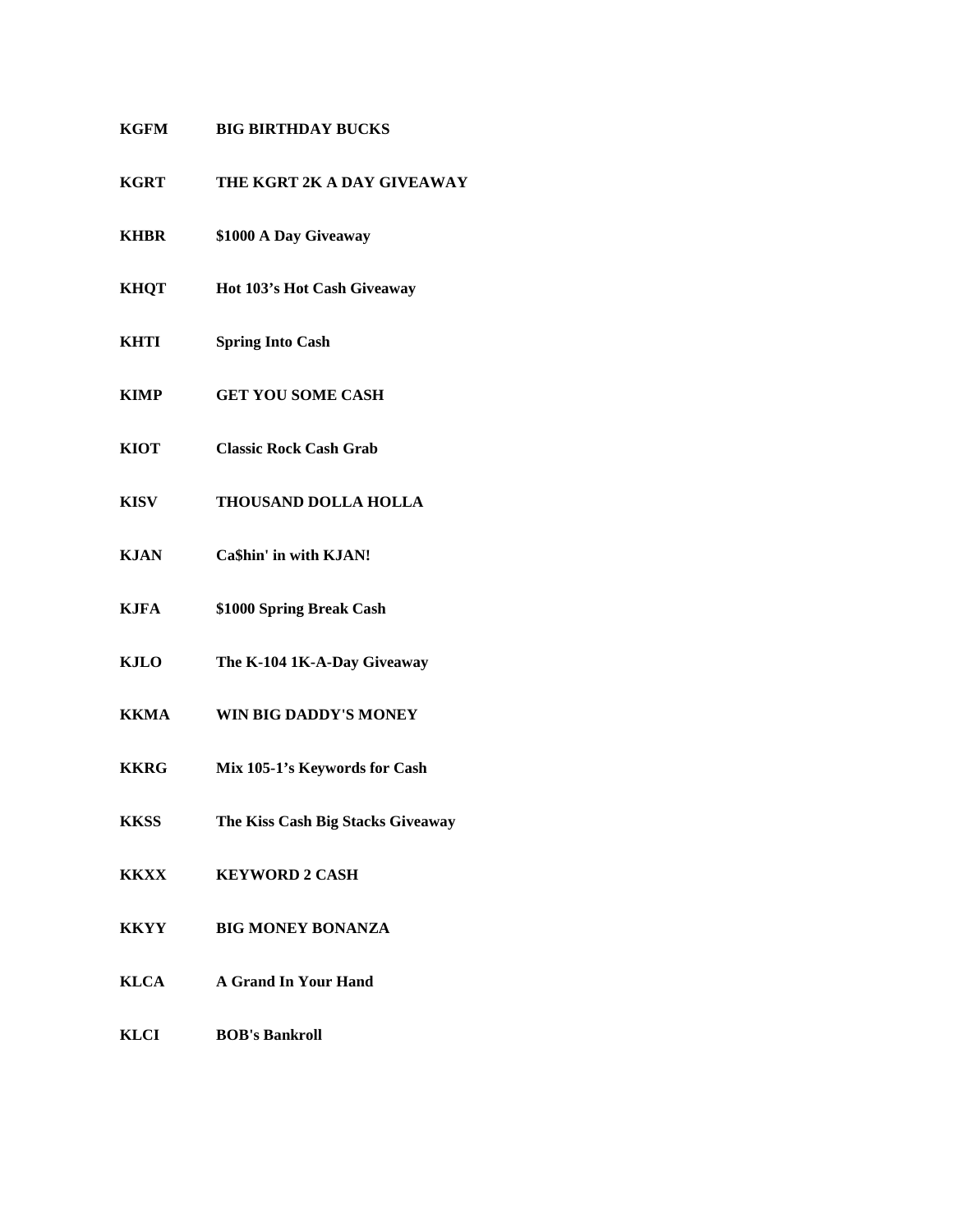| KLIP<br>2K-A-Day Payroll Payout |  |  |
|---------------------------------|--|--|
|---------------------------------|--|--|

- **KLMI 2k A Day Giveaway**
- **KLVO Depósito Directo / Direct Deposit**
- **KMCM 97 GOLD "1K A DAY"**
- **KMLB 2K-A-Day Giveaway**
- **KMXV Mix 93.3 Free Cash Give-A-Way**
- **KNAH \$1,000 Crazy Cash Giveaway**
- **KNID 2K A Day Giveaway**
- **KNMZ Crazy Cash Weekdays**
- **KODS 1k Payday**
- **KOLC Ten Country Cash**
- **KOYN AH SHUCKS, A THOUSAND BUCKS**
- **KPLT THE MIX SPRING CASH EXTRAVAGANZA**
- **KPLT-AM Springtime for Cash**
- **KQNU WIN GOOGLE'S MONEY**
- **KQSN Bob Hurley's Cash Cow Giveaway**
- **KRNO 1k Workday**
- **KRQX "2K A DAY" GIVEAWAY**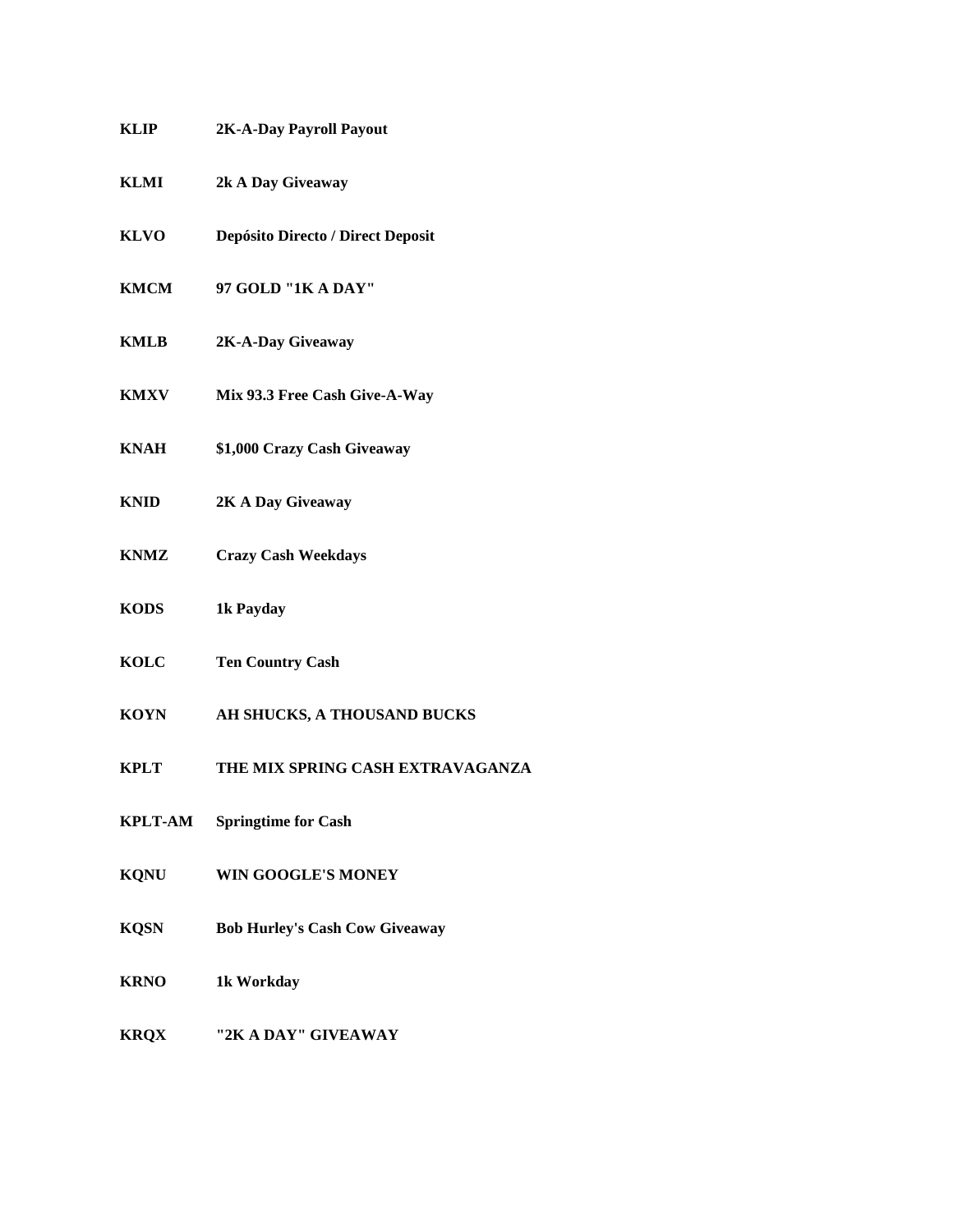| <b>KRSY</b> | <b>Crazy Cash Weekdays</b>   |
|-------------|------------------------------|
| <b>KRSY</b> | <b>Crazy Cash Weekdays</b>   |
| <b>KRVF</b> | <b>Workday Payday</b>        |
| <b>KSCH</b> | <b>COUNTRY CASH</b>          |
| <b>KSCJ</b> | 2K A DAY GIVEAWAY            |
| <b>KSCN</b> | 2K A DAY GIVEAWAY            |
| KSJB        | <b>Cash Cow</b>              |
| KSJZ        | <b>Cash Code</b>             |
| <b>KSNM</b> | <b>CLASSIC CASH GIVEAWAY</b> |
| <b>KSUX</b> | <b>K-SUE MONEY GRAB</b>      |
| <b>KSWW</b> | <b>To Be Determined</b>      |
| <b>KTFW</b> | <b>Free Money Workday</b>    |
| <b>KTWF</b> | <b>Free Money Workday</b>    |
| KUDD        | \$60,000 Giveaway            |
|             | KUDD HD2 \$60,000 Giveaway   |
| <b>KURR</b> | "2K A DAY" GIVEAWAY          |
| <b>KUTQ</b> | "2K A DAY" GIVEAWAY          |
| <b>KUUU</b> | \$60,000 Giveaway            |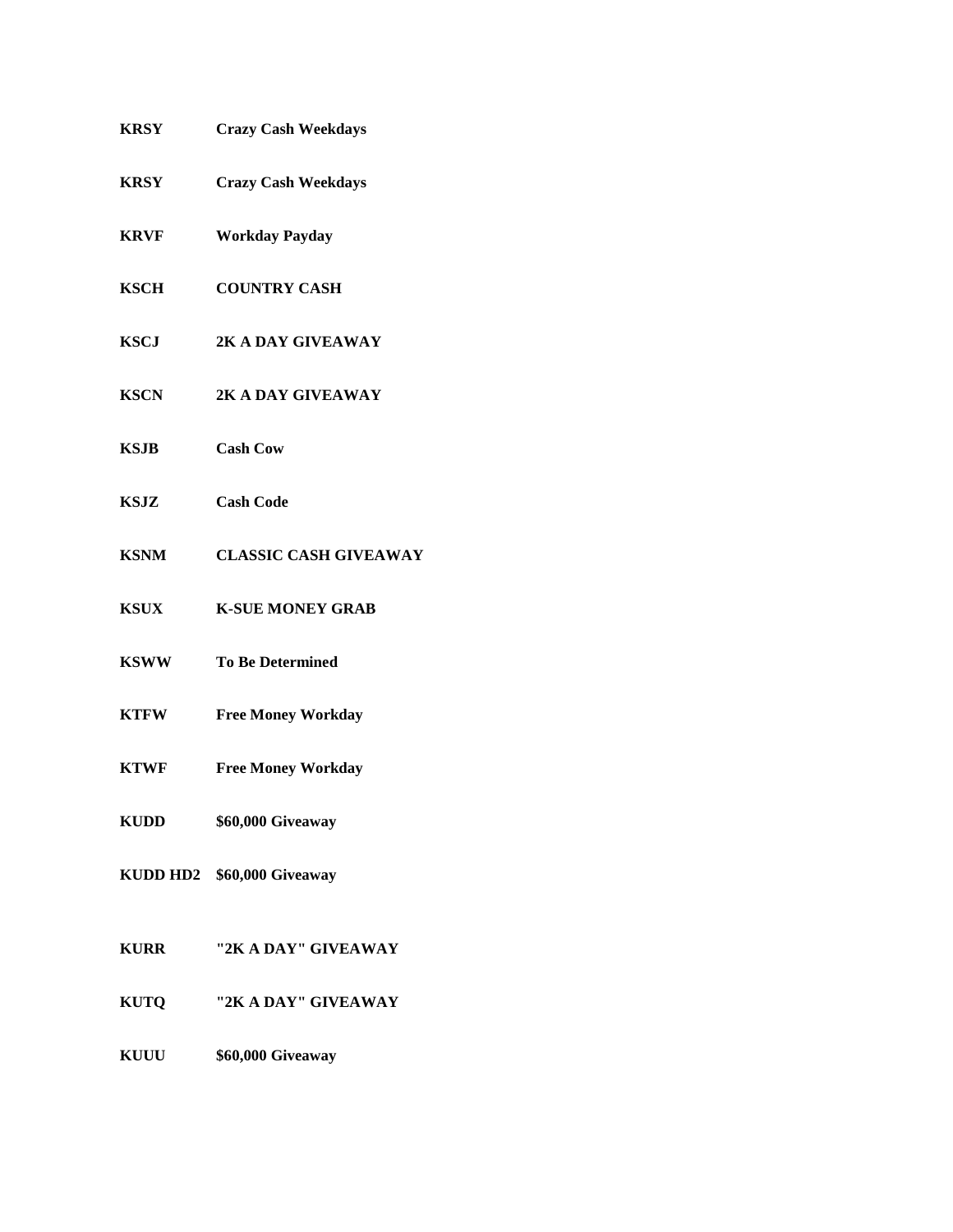| <b>KWML</b> | <b>KOOL CASH GIVEAWAY</b>                     |
|-------------|-----------------------------------------------|
| KXIA        | <b>KIX Country Cash</b>                       |
| <b>KXRK</b> | \$60,000 Giveaway                             |
| <b>KXXO</b> | <b>Spring Fling!</b>                          |
| <b>KYMV</b> | \$60,000 Giveaway                             |
| <b>KYYO</b> | \$2K a Day "KAYO Cash"                        |
| <b>KYYO</b> | KGY's \$1,000 Payday                          |
| <b>KZTQ</b> | <b>Bob's Bucks</b>                            |
| <b>KZYN</b> | "2K A DAY GIVEAWAY"                           |
| nona        | \$1000 Triple-Cash Giveaway                   |
| <b>TNCR</b> | <b>One Thousand Dollar Daily Driver Bonus</b> |
| <b>WABT</b> | \$1,000 Pocono Cash Grab                      |
| WAFY        | \$1,000 Workday!                              |
| WAJZ        | Jamz big dollar energy                        |
| <b>WALL</b> | \$1,000 Workday                               |
| <b>WANO</b> | <b>Spring Cash Giveaway</b>                   |
| WBAT        | <b>1K BAT Money Vault</b>                     |
|             |                                               |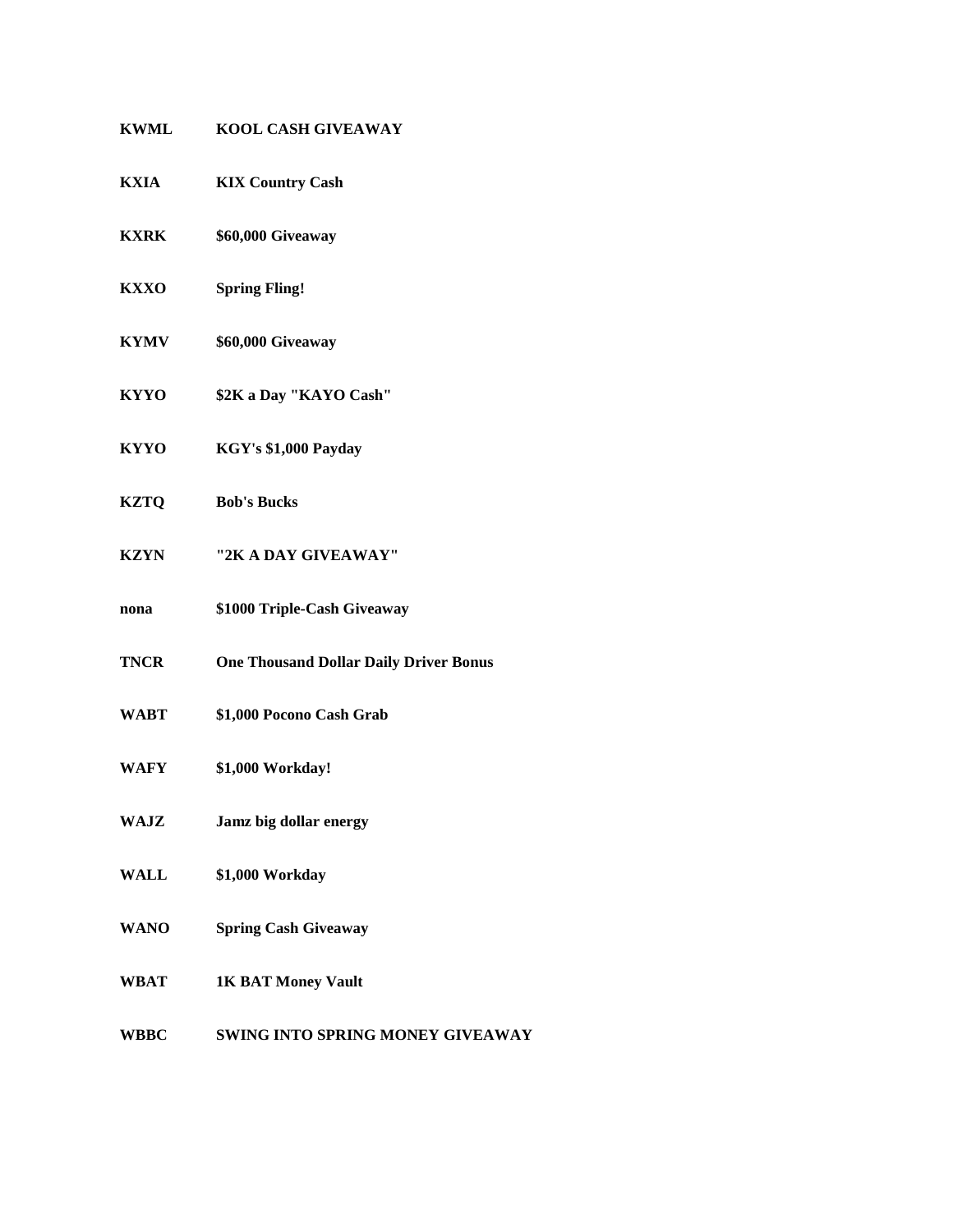| <b>WBBC</b> | <b>SWING INTO SPRING MONEY GIVEAWAY</b>         |
|-------------|-------------------------------------------------|
| <b>WBBC</b> | <b>SWING INTO SPRING MONEY GIVEAWAY</b>         |
| WBBK        | 2K Payday                                       |
| WBBZ        | <b>Bob Hurley's Cash Cow Giveaway</b>           |
| WBFA        | 98.3 The Beat \$1k a Day Giveaway               |
| WBPM        | <b>WBPM's Cash Payout</b>                       |
| WBTF        | <b>Steve Harvey's Stacks Of Cash</b>            |
| WBTU        | <b>US93.3's 60 Thousand Dollar Cash Contest</b> |
| WBVX        | <b>Classic Rock 92.1's Deliverance Dollars</b>  |
| <b>WCBF</b> | <b>Bigfoot Bucks</b>                            |
| WCBF        | <b>Fat Stacks of Cash</b>                       |
| <b>WCCM</b> | <b>LatinX Cash Giveaway</b>                     |
| <b>WCCS</b> | <b>Thousand-Dollar-Workday</b>                  |
| <b>WCDA</b> | Win Mandy and Jimmy's Cash                      |
| <b>WCGQ</b> | The Q107.3 \$1k a Day Giveaway                  |
| WCJC        | <b>Cabin Fever Cash Reliver</b>                 |
| WCKM        | <b>CALL FOR CASH</b>                            |
| WCDO        | <b>THIA NIZ VOILEOD DEINC A EDIEND</b>          |

**WCOO THANK YOU FOR BEING A FRIEND**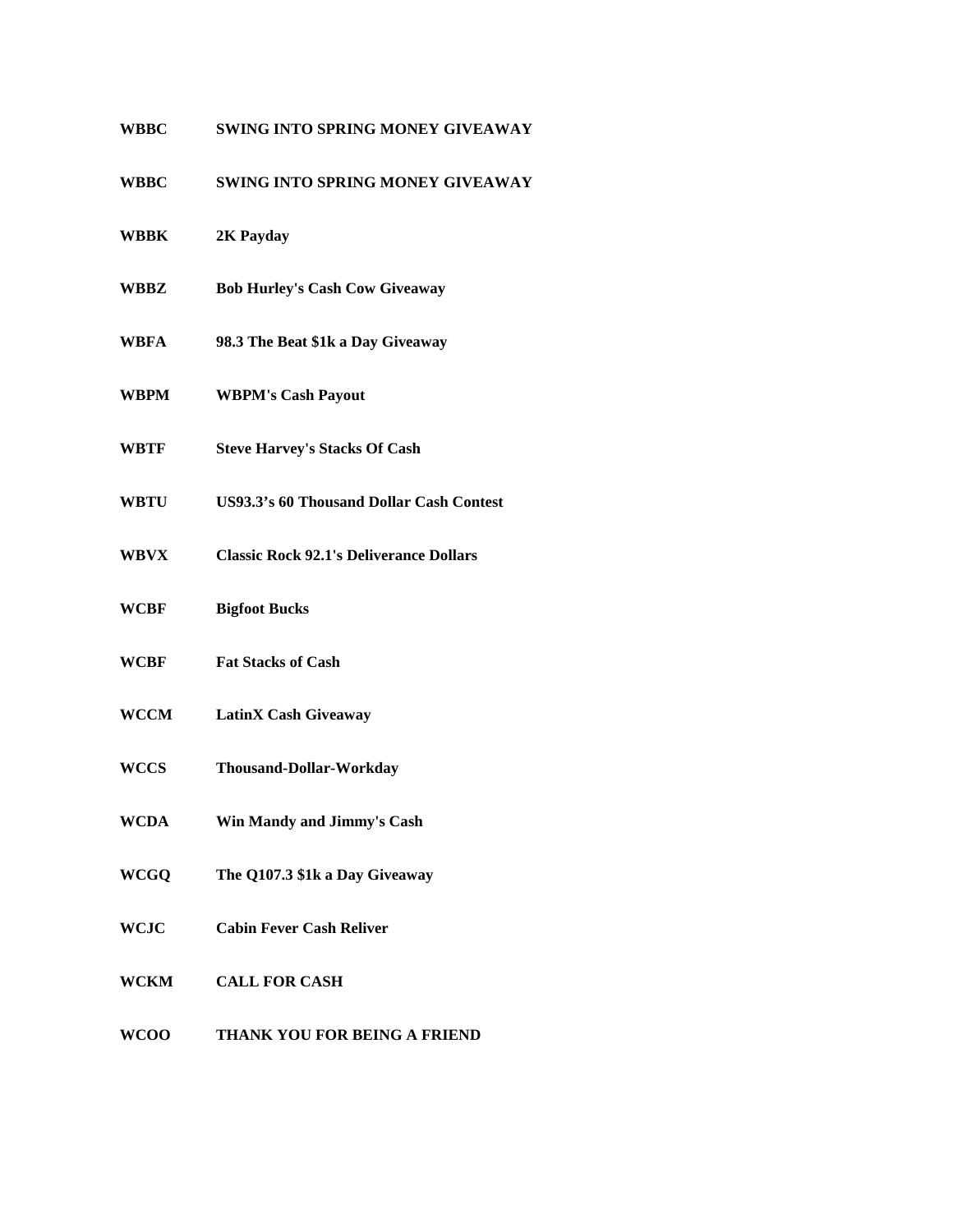| WCPA        | <b>Passport's Magical Money Tour</b> |
|-------------|--------------------------------------|
| <b>WCPV</b> | <b>Win Bobby's Money</b>             |
| WCQL        | <b>HITS 959 HOT CASH GIVEAWAY</b>    |
| WDAD        | <b>Thousand-Dollar-Workday</b>       |
| <b>WDLC</b> | \$1,000 Country Cash                 |
| <b>WDVT</b> | \$1000 Cash Payday                   |
| <b>WEAV</b> | The Games' "Show Me The Money"       |
| WEBL        | 2K a Day Give-a-way                  |
| WEBLFM      | 2k a Day Give-a-way                  |
| WEBR        | \$2k A Day Giveaway                  |
| WECB        | 2K a Day Giveaway                    |
| WECZ        | <b>Thousand-Dollar-Workday</b>       |
| <b>WEJZ</b> | THOUSAND-DOLLAR-WORKDAY PAYDAY       |
| <b>WENI</b> | <b>Bigfoot Bills</b>                 |
| WENY        | <b>Magic Keywords</b>                |
| WEZF        | <b>Cabin Fever Reliever</b>          |
| WFDL        | 2K A Day                             |
| WFFG        | \$1000 Green Giveaway                |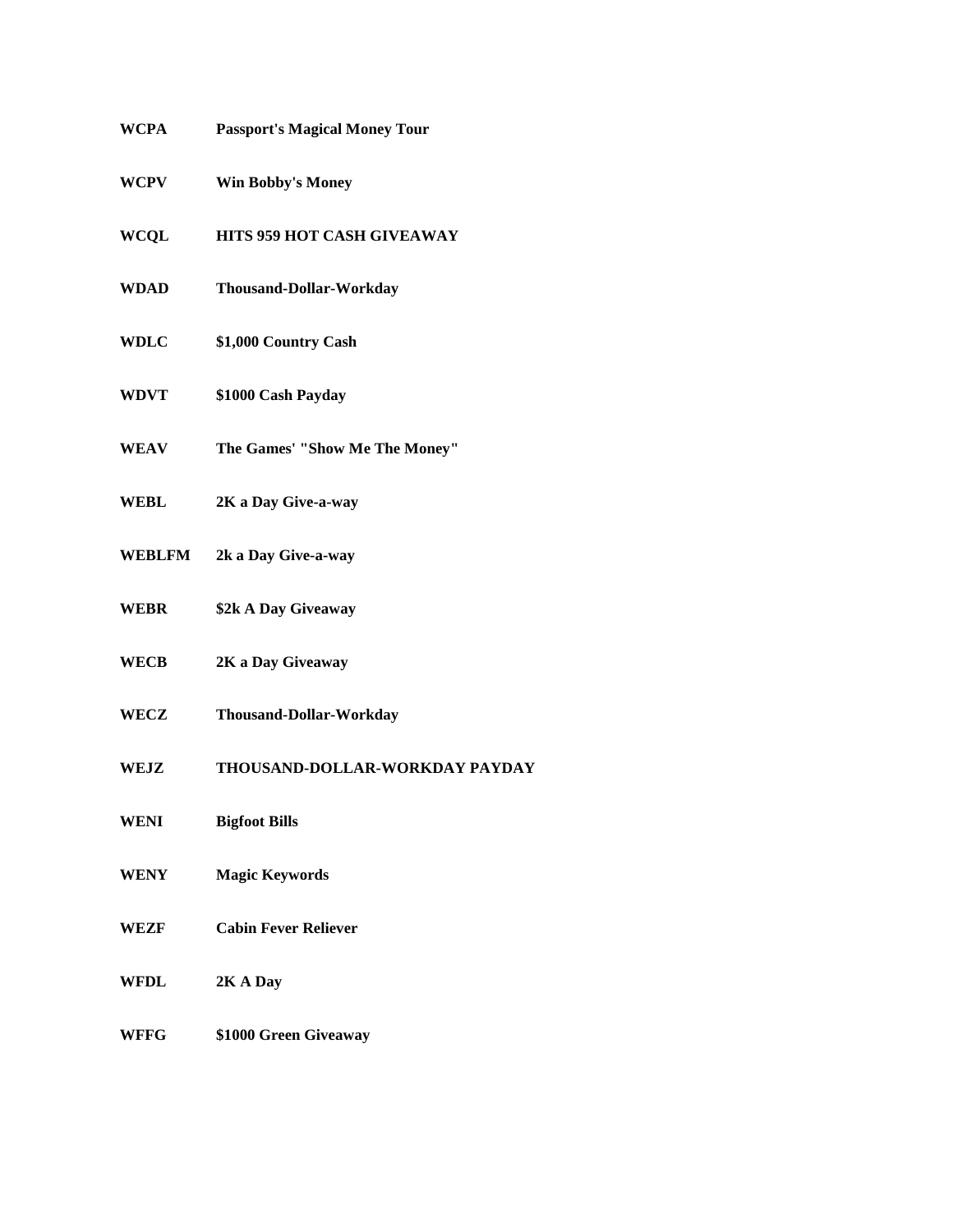| WFJX        | <b>Enter and Win Spring Cash!</b>            |
|-------------|----------------------------------------------|
| <b>WFLY</b> | <b>Cash GRAB</b>                             |
| <b>WFMW</b> | WFMW double thousand dollar a day giveaway   |
| <b>WFRQ</b> | \$2K a Day Giveaway                          |
| WFXY        | <b>Spring Cash Giveaway</b>                  |
| WGHQ        | \$1000 Cash Payday                           |
| WGKS        | <b>Thousand Dollar Workday Payday</b>        |
| WGLD        | <b>Spring Into Cash</b>                      |
| <b>WGNE</b> | <b>Commercial Free Cash</b>                  |
| <b>WGRQ</b> | Superhits \$1,000 Day give away              |
| <b>WGRX</b> | Thunder \$1000 a Day Give away               |
| WGUF        | <b>Thousand-Dollar-Workday</b>               |
| <b>WHGM</b> | <b>Spring Into Cash</b>                      |
| <b>WHJB</b> | Thousand-Dollar-Workday                      |
| <b>WHNR</b> | <b>Boss Hogg's Spring Into Cash Giveaway</b> |
| <b>WHPY</b> | <b>Spring Cha-Ching</b>                      |
| <b>WHSB</b> | \$1,000 Payday on the Bay                    |
| WHTF        | <b>The Sizzlin' Stimulus</b>                 |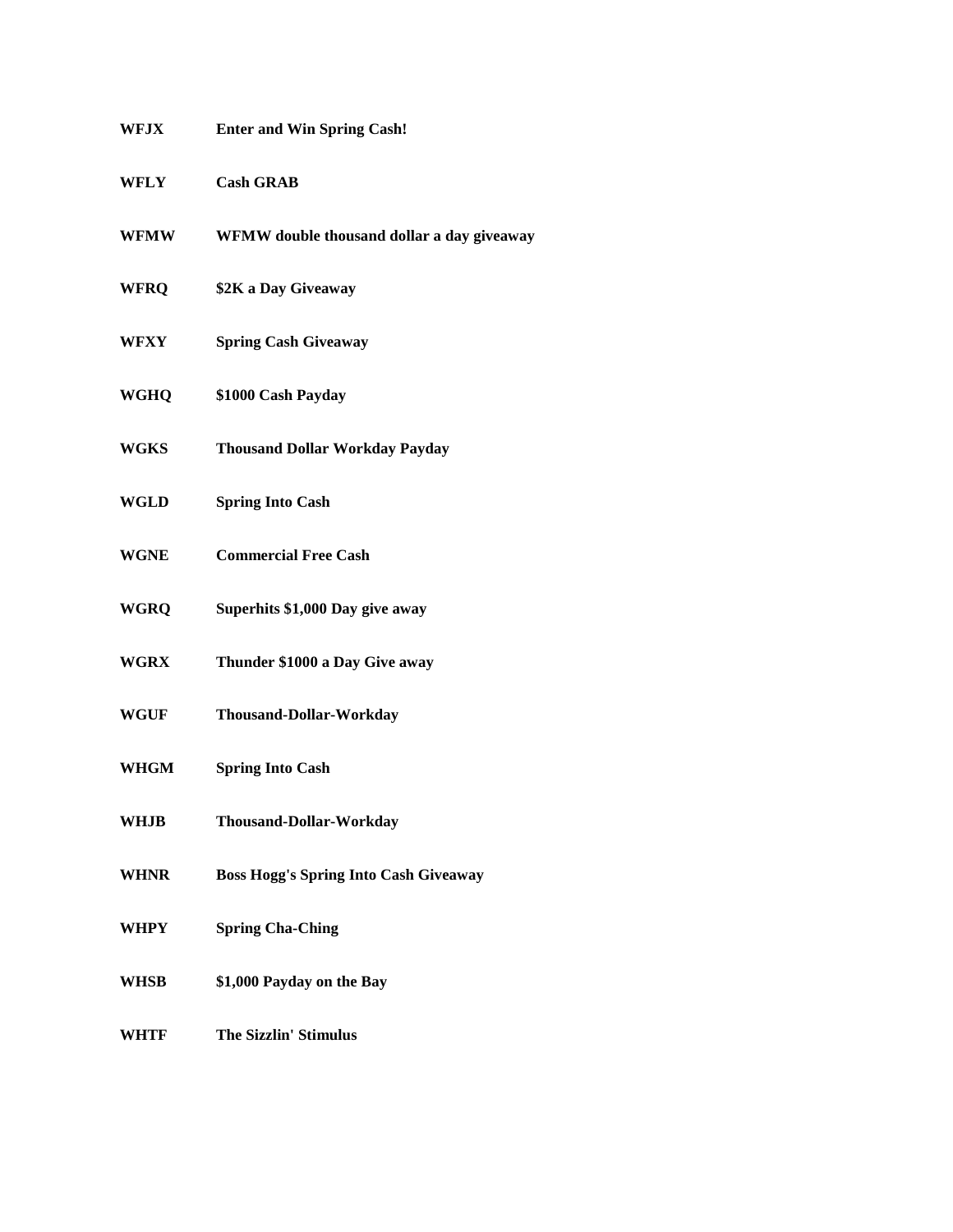| WHUD        | <b>Cash Grab</b>                               |
|-------------|------------------------------------------------|
| WHYA        | \$2K a Day Giveaway                            |
| WIFT        | <b>Bigfoot's Bucks</b>                         |
| WIGY        | 2K A Day Workday                               |
| <b>WILN</b> | <b>TBD</b>                                     |
| WINU        | <b>Cash Grab</b>                               |
| WJEN        | \$1000 Cash Payday                             |
| WJFX        | The HOT1079 Pump Payoff                        |
| WJFX        | The Steve Harvey Spring Stimulus Package       |
| WJFX        | <b>Breakfast Club Cash</b>                     |
| <b>WJGO</b> | Thousand-Dollar-Workday                        |
| WJJR        | \$1000 Cash Payday                             |
| WJRL        | <b>Money for Nothing</b>                       |
| WJST        | <b>Ten Grand in Your Hand</b>                  |
| WKBE        | \$1000 Cash Payday                             |
| WKCN        | The Kissin' 99.3 \$1k a Day Giveaway           |
| WKEY        | The ALCOVA Mortgage \$2000 A Day Cash Giveaway |
|             |                                                |

**WKFY \$2K a Day Giveaway**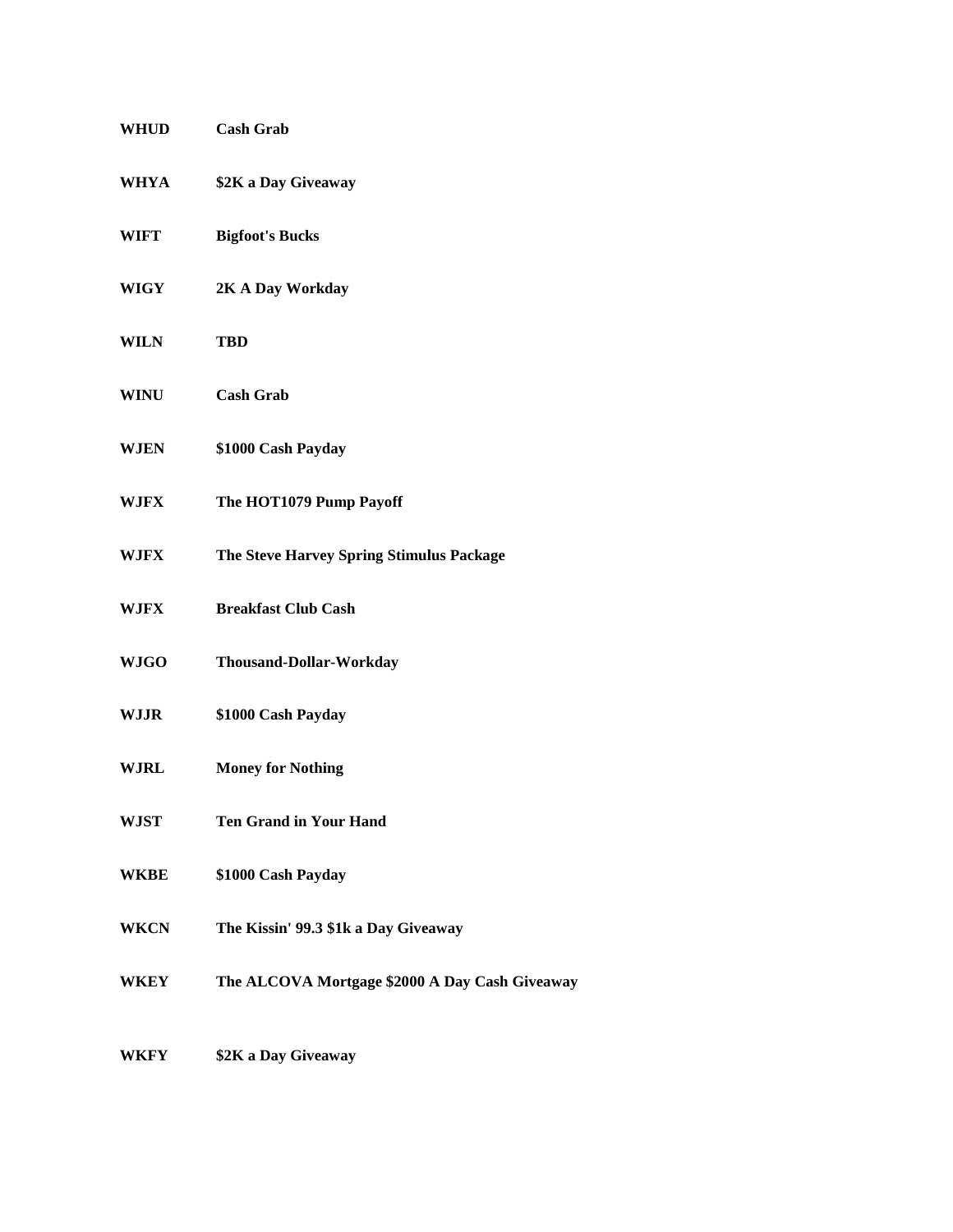| <b>WKHQ</b> | \$2,000 A Day Giveaway                     |
|-------------|--------------------------------------------|
| <b>WKLC</b> | Rock105's Keyword for Cash Contest         |
| WKLI        | The Cat's cash kitty                       |
| WKQL        | <b>Thousand-Dollar-Workday</b>             |
| <b>WKTG</b> | WKTG double thousand dollar a day giveaway |
| WKZK        | The Cash Payday                            |
| <b>WLCY</b> | <b>Thousand-Dollar-Workday</b>             |
| WLJE        | <b>Spring into Cash</b>                    |
| <b>WLTJ</b> | Q929 Thousand Dollar Quick Cash            |
| <b>WLXO</b> | HANK-FM's Keyword for Cash Contest         |
| <b>WMDC</b> | <b>The Great Cash Contest</b>              |
| <b>WMTT</b> | <b>Met Money</b>                           |
| <b>WMVX</b> | <b>Valley 989 Cash Giveaway</b>            |
| WMWZ        | 1K Money Rush                              |
| <b>WMXE</b> | <b>Spring Into Cash Contest</b>            |
| WNBZ        | <b>Win \$1000</b>                          |
| WNGZ        | <b>Wingz Wad of Cash</b>                   |
| <b>WNKI</b> | <b>Keyword to Cash</b>                     |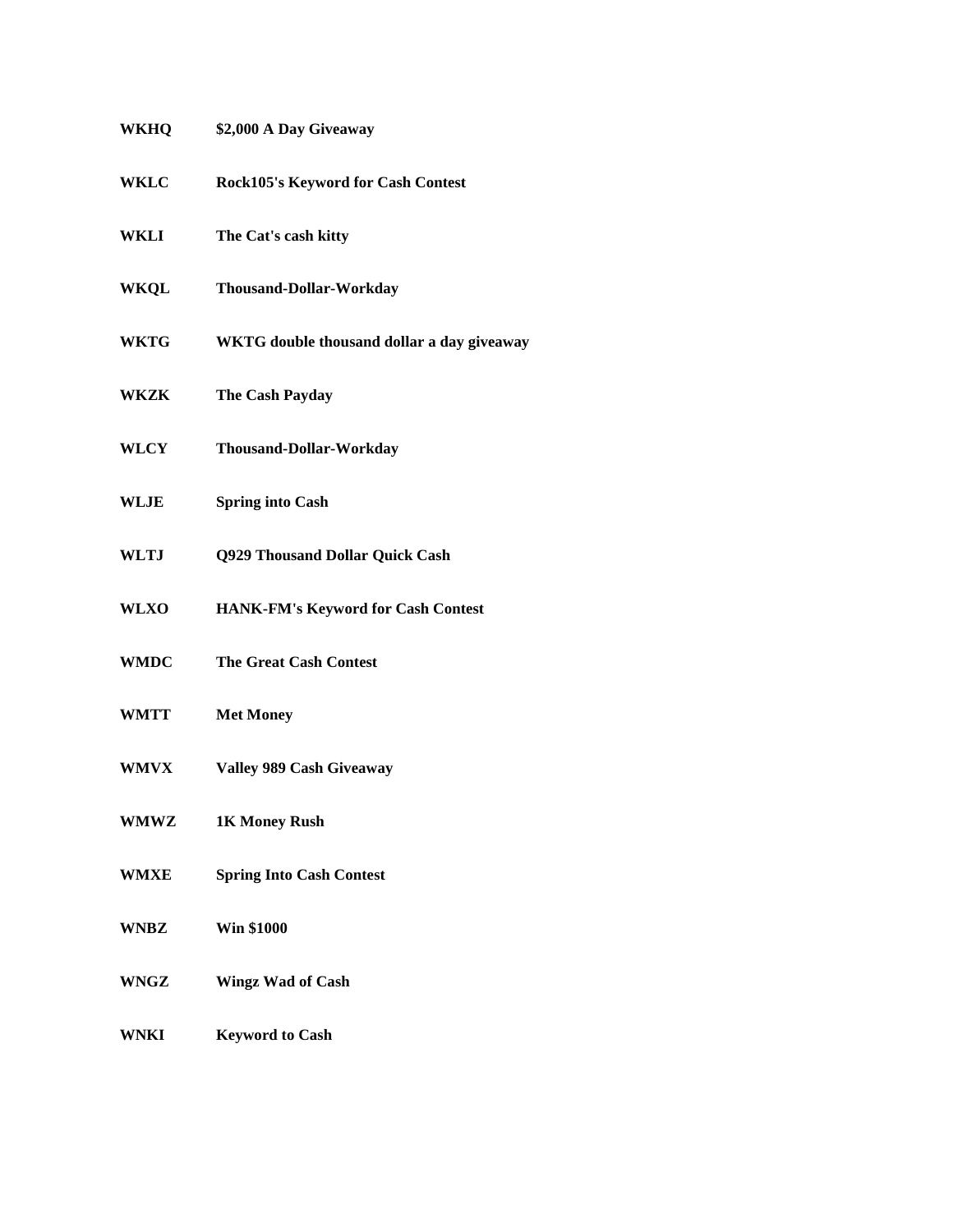| <b>WNNW</b> | <b>Power Cash Giveaway</b>                     |
|-------------|------------------------------------------------|
| <b>WNRV</b> | \$2K a Day Giveaway                            |
| <b>WNYQ</b> | \$1000 Cash Words                              |
| <b>WOXO</b> | 3k A Day Workday                               |
| WPHD        | <b>Cool Cash</b>                               |
| WPIA        | 12 Hits In A Row 12K Giveaway                  |
| <b>WPIE</b> | <b>Listen to Win</b>                           |
| <b>WPQP</b> | <b>Pop's Spring Cha-Ching</b>                  |
| <b>WPXC</b> | \$2K a Day Giveaway                            |
| WPXZ        | <b>Thousand-Dollar-Workday</b>                 |
| <b>WQMU</b> | Thousand-Dollar-Workday                        |
| WQTL        | <b>Spring into Cash</b>                        |
| <b>WRHL</b> | <b>Spring Cash Giveaway</b>                    |
| <b>WRLD</b> | 95.3 Smooth R&B \$1k a Day Giveaway            |
| <b>WRON</b> | The ALCOVA Mortgage \$2000 A Day Cash Giveaway |
| <b>WROW</b> | cash grab                                      |
| <b>WRRK</b> | <b>BOB's 1K Payday</b>                         |
| <b>WRSV</b> | <b>CHOICE FM'S QUICK LICK</b>                  |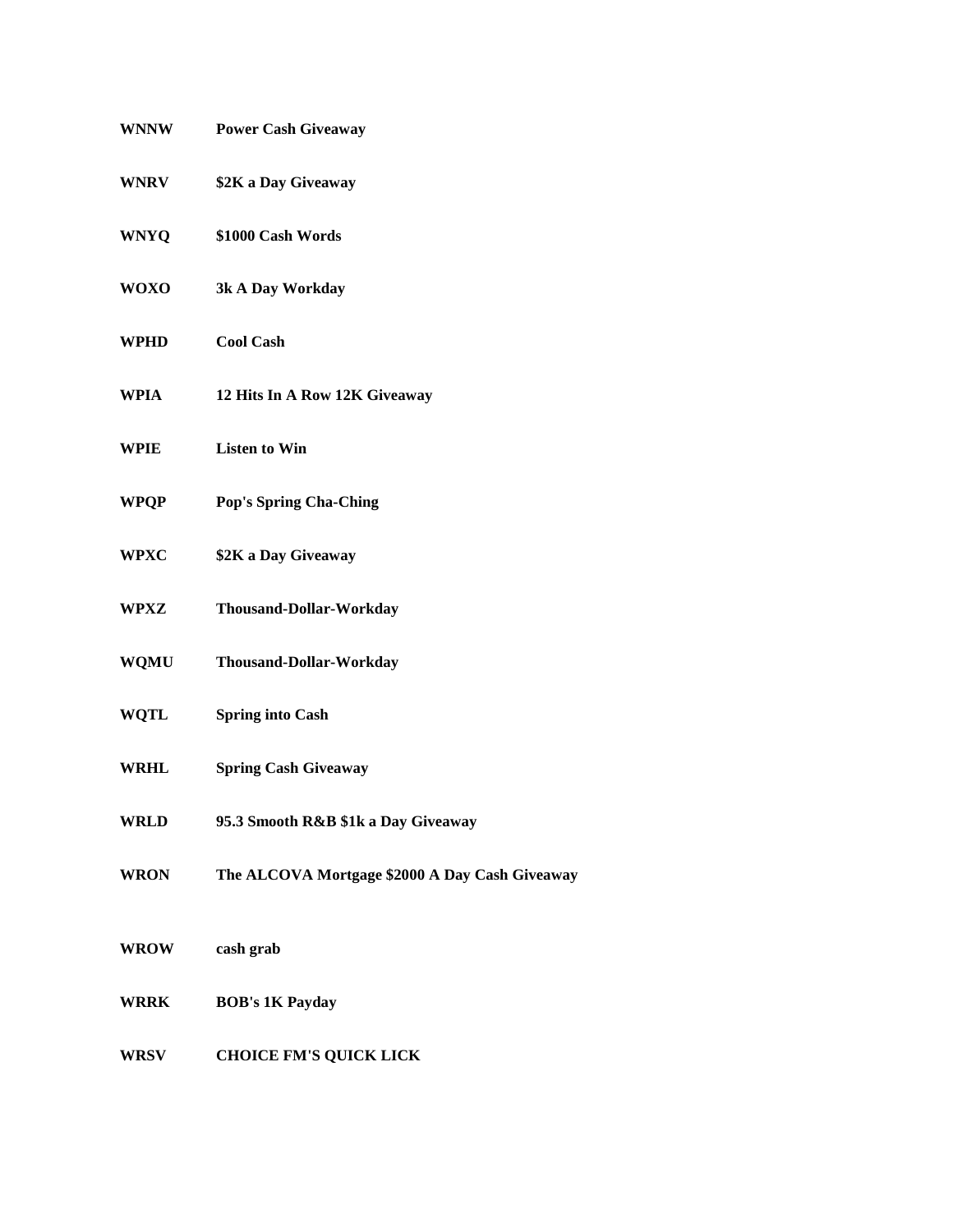| WRZK        | 2K A Day Free Cash                            |
|-------------|-----------------------------------------------|
| <b>WSGL</b> | Thousand-Dollar-Workday                       |
| <b>WSHH</b> | THOUSAND-DOLLAR-WORKDAY                       |
| <b>WSJD</b> | The contest                                   |
| <b>WSLC</b> | \$60,000 Star Country Cash Grab               |
| <b>WSLQ</b> | Q99's \$2,000 Workday Pay Day                 |
| WSPK        | <b>Pay Your Bills</b>                         |
| <b>WTCX</b> | <b>Rockin' Cash Give Away</b>                 |
| <b>WTFM</b> | 2K A Day Workday Payday                       |
| <b>WTOB</b> | <b>WTOB's 75th Anniversary Surprise Party</b> |
| <b>WUDE</b> | <b>Free Money Vault</b>                       |
| <b>WUUF</b> | <b>Country Cash</b>                           |
| <b>WVBE</b> | <b>ViBE's 2K A Day Cashflow Contest</b>       |
| <b>WVEK</b> | 2K A day Cash Giveaway                        |
| <b>WVFT</b> | <b>TBD</b>                                    |
| <b>WVMT</b> | <b>Morning Drive Money</b>                    |
| WVTK        | 2K Cash Grab                                  |
| <b>WWCT</b> | <b>CT 10K</b>                                 |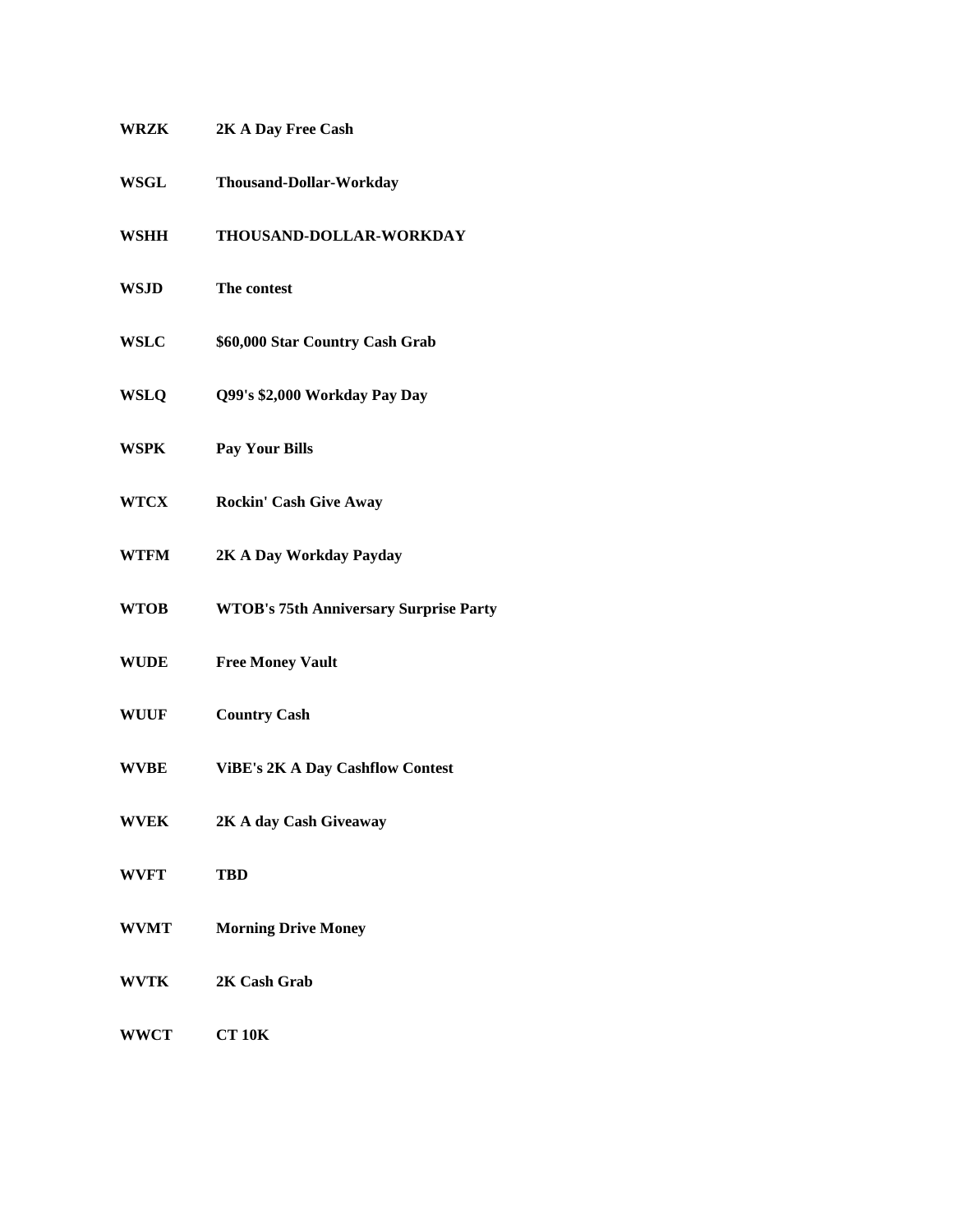| <b>WWEG</b> | \$1,000 Workday                     |
|-------------|-------------------------------------|
| <b>WWFW</b> | <b>Wayne's Words</b>                |
| <b>WWGR</b> | <b>Commercial Free Cash</b>         |
| <b>WWLY</b> | <b>TBD</b>                          |
| <b>WWOF</b> | The Howlin' Cash Grab               |
| <b>WWSC</b> | <b>CLASSIC CASH GIVEAWAY</b>        |
| <b>WXEX</b> | <b>A Grand In Your Hand</b>         |
| <b>WXHC</b> | The Cash Cow!                       |
| WXKE        | 963XKE's \$60,000 Classic Rock Cash |
| WXPK        | <b>Peak Cash Grab</b>               |
| WXRD        | <b>Spring into Cash</b>             |
| WXTY        | <b>The Tally Cash Stimulus</b>      |
| <b>WXXC</b> | The 1K Cash Stash                   |
| WXXX        | The 95 Triple X Cash Grab           |
| WXZO        | The Me Money Jackpot                |
| <b>WYBB</b> | <b>MY ROCK 98'S WEEKDAY PAYDAY</b>  |
| <b>WYBO</b> | The Cash Payday                     |
| <b>WYGR</b> | <b>Country Cash</b>                 |